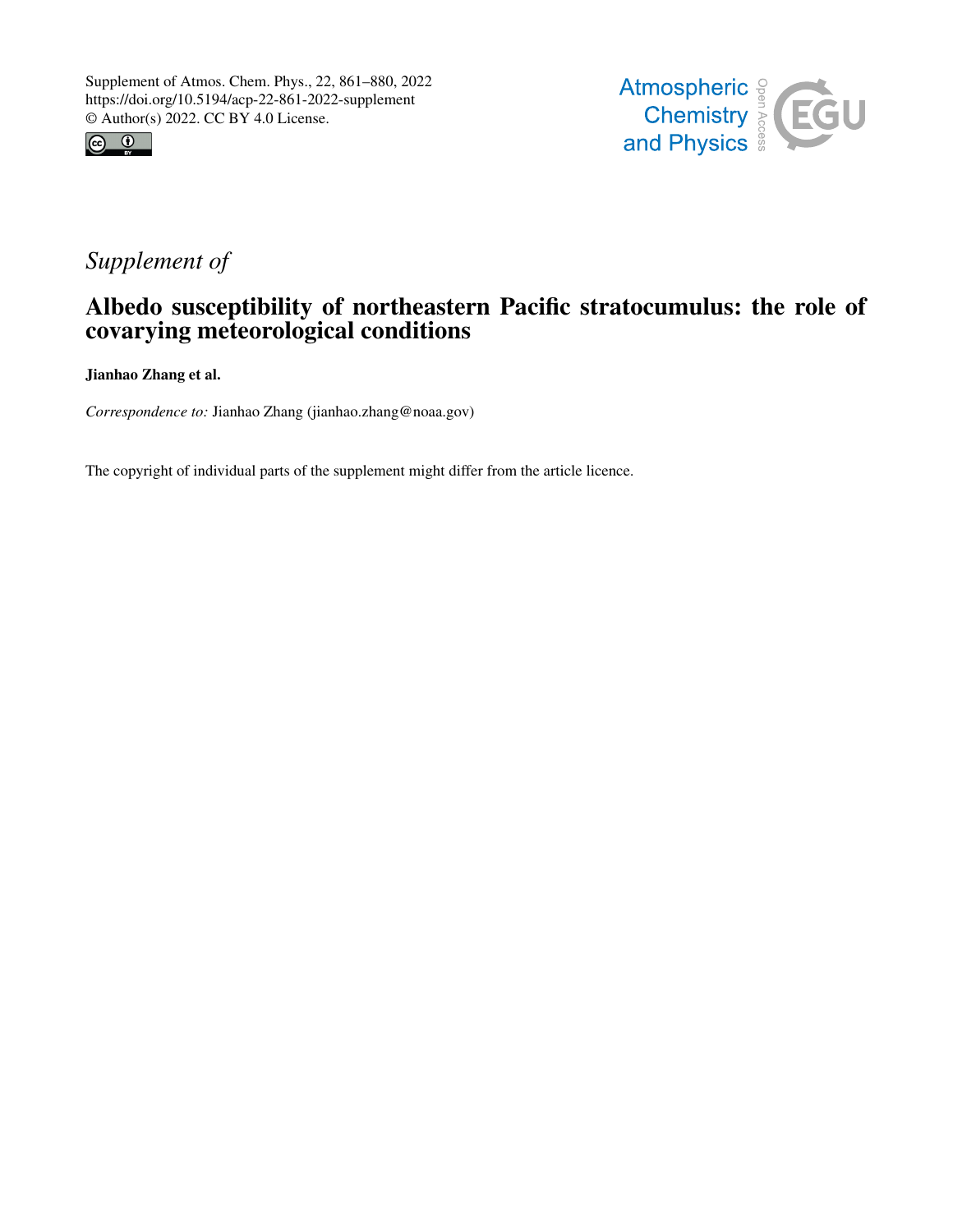

Figure S1. Probability distribution of  $1^\circ \times 1^\circ$ low cloud fraction (f<sub>c</sub>) for data analyzed in this study. Note the log-scale on y-axis.